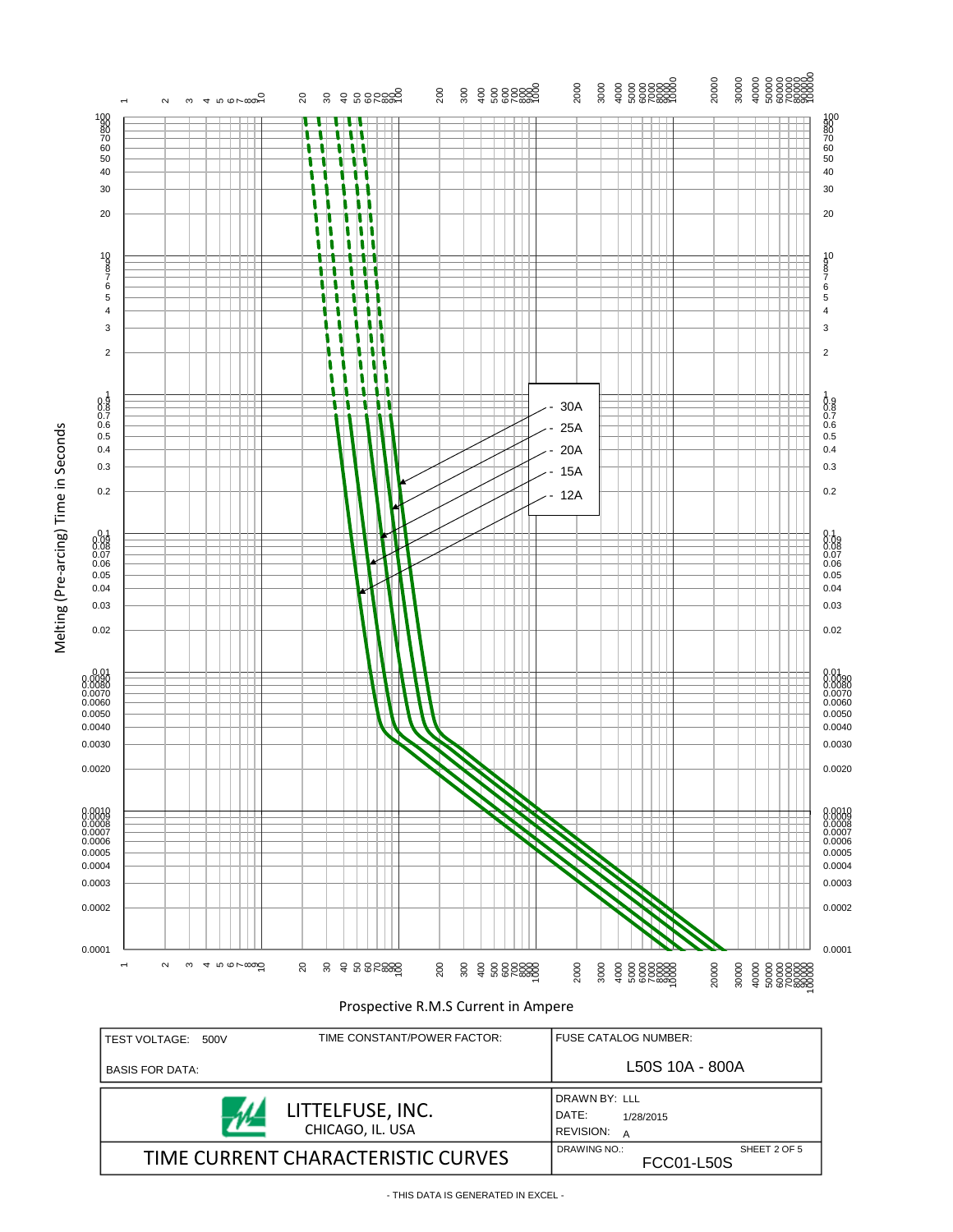Melting (Pre-arcing) Time in Seconds Melting (Pre-arcing) Time in Seconds

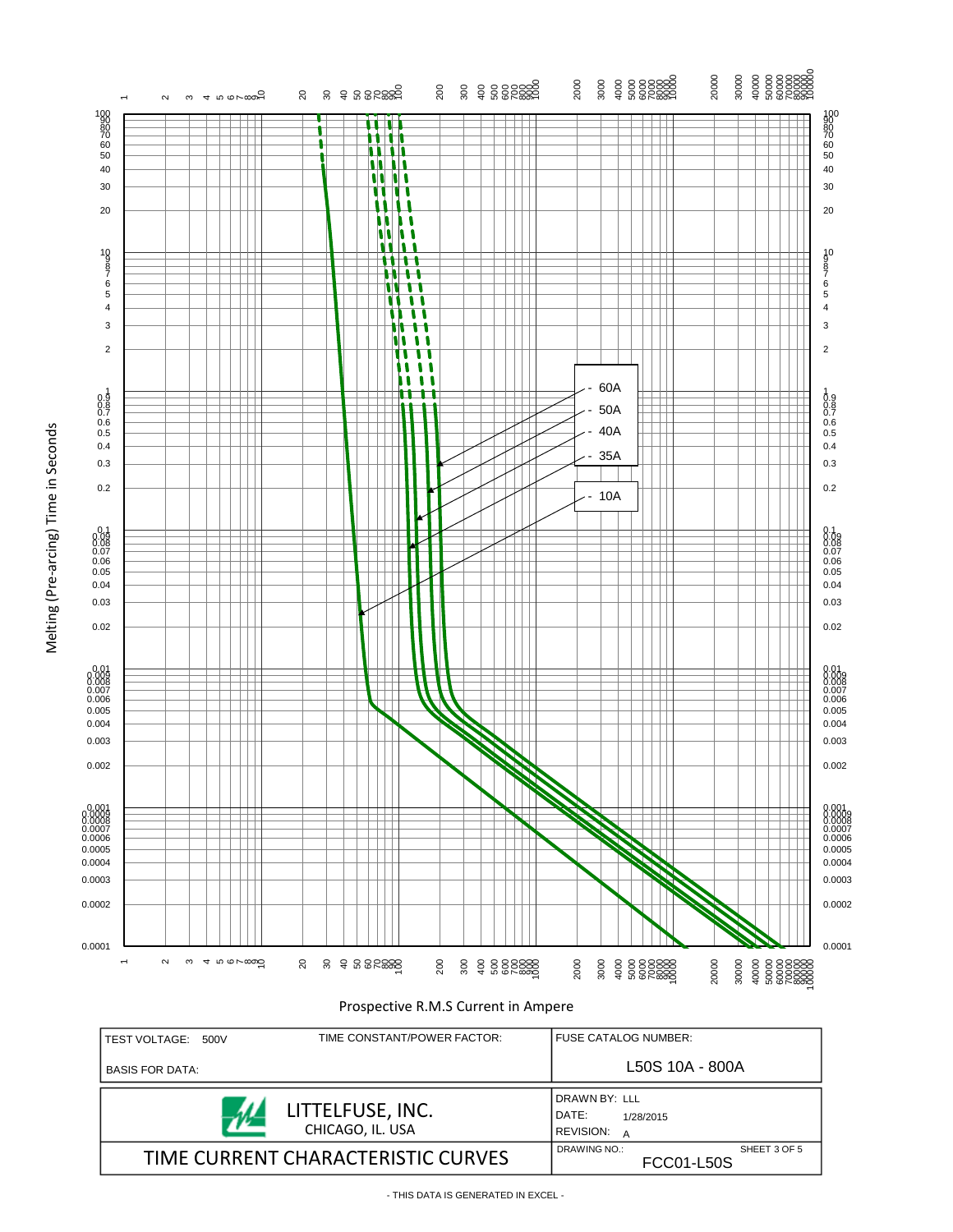

Prospective R.M.S Current in Ampere

| TEST VOLTAGE:<br>500V              | TIME CONSTANT/POWER FACTOR:          | <b>FUSE CATALOG NUMBER:</b>                                  |              |  |
|------------------------------------|--------------------------------------|--------------------------------------------------------------|--------------|--|
| <b>BASIS FOR DATA:</b>             |                                      | L50S 10A - 800A                                              |              |  |
|                                    | LITTELFUSE, INC.<br>CHICAGO, IL. USA | DRAWN BY: LLL<br>DATE:<br>1/28/2015<br><b>REVISION:</b><br>A |              |  |
| TIME CURRENT CHARACTERISTIC CURVES |                                      | DRAWING NO.:<br>FCC01-L50S                                   | SHEET 4 OF 5 |  |

0.0003 0.0002 0.0001

Melting (Pre-arcing) Time in Seconds

Melting (Pre-arcing) Time in Seconds

- THIS DATA IS GENERATED IN EXCEL -